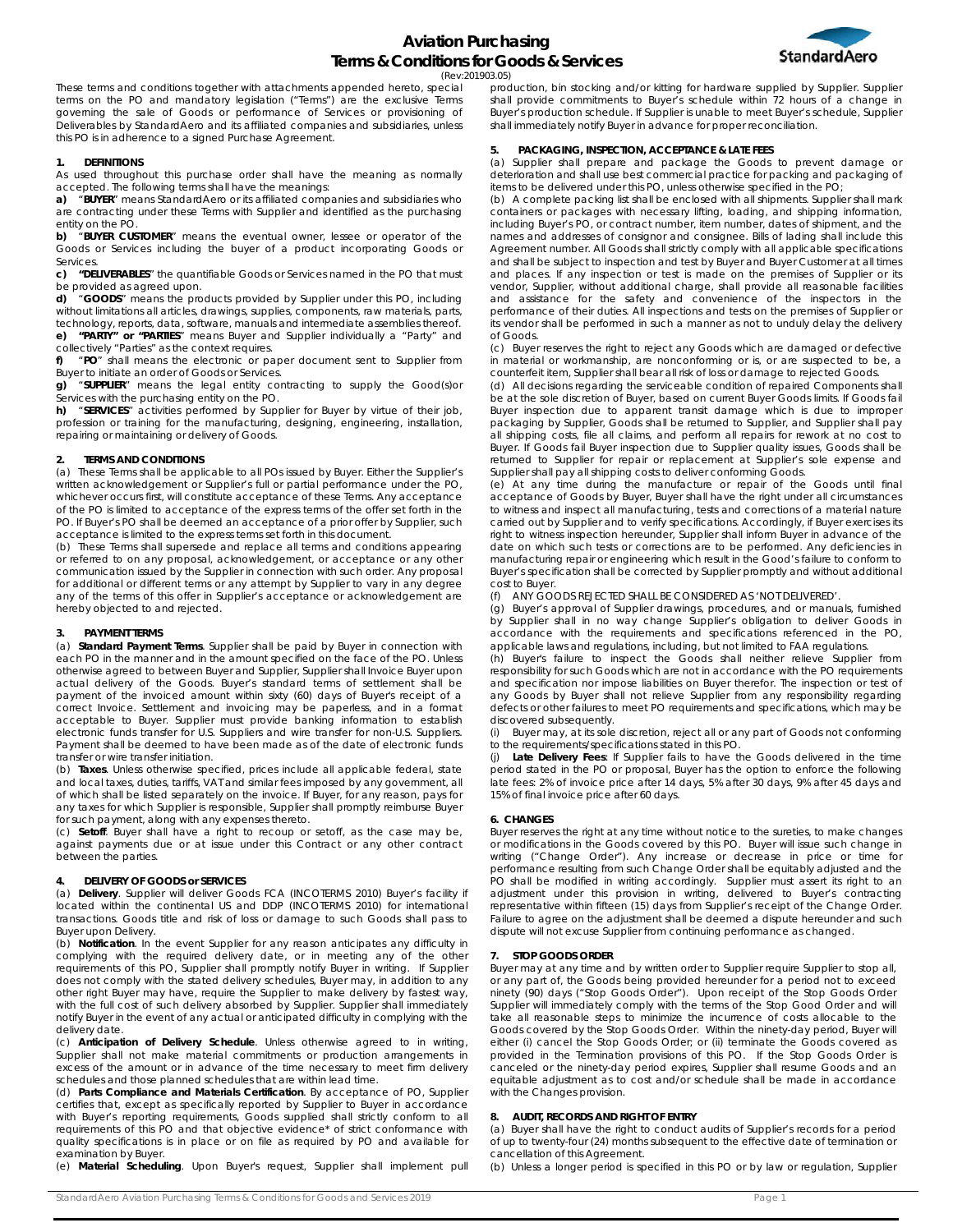

(Rev:201903.05)

shall retain all records related to this PO for three (3) years from the date of final payment received by Supplier or according to the applicable customer or regulatory requirements. Records related to this PO include, but are not limited to, financial, proposal, procurement, specifications, production, inspection, test, quality, shipping and export, and certification records. At no additional cost, Supplier shall make available within 72 hours of request and provide access to such records to the US Government and/or Buyer.

(c) Buyer (and Buyer representatives, Buyer Customers, US Government and regulatory agencies) shall have the right of entry, upon at least twenty- four (24) hours advance (written, electronic or telephonic) notice to Supplier and at Buyer's own expense, to inspect Supplier's facilities, their sub tiers, and any other location or facility operated by Supplier in connection with its obligations and duties under this Agreement in order to ensure Supplier's compliance with such obligations and duties.

## **9. RESPRESENTATIONS AND WARRANTIES**

(a) Supplier represents and warrants that Supplier has power, authority, rights and licenses, enter into this Agreement and to provide the Products, Services and Deliverables.

(b) Supplier warrants that Supplier shall use all commercially reasonable efforts to fulfill Supplier's obligations under this PO, and that time is of the essence

(c) Supplier warrants that all Products, Services, and Deliverables shall be provided to Buyer free from any claims of any nature, including, without limitation, defects in title, and free of all liens, claims, or encumbrances.

(d) Supplier shall warrant that all persons, whether employees, agents, subcontractors, or anyone acting for or on behalf of the Supplier, are lawfully permitted, properly licensed, certified or accredited as required by applicable law and are suitably skilled, experienced and qualified to perform the Services.

(e) Supplier warrants that its directors, employees, agents, representatives, contractors and subcontractors and any other person acting on its behalf will not:

- a. offer, give or agree to give or receive, request or accept any financial or other advantage of any kind as an inducement or reward for doing or not doing any improper act or for the improper performance of any function associated with the order or the Goods or Services; nor
- b. act in any way which would constitute an offence by Supplier or would cause Buyer to commit an offence under any anti-bribery legislation; nor

(f) If Supplier breaches any of the above warranties, Buyer shall be entitled to terminate the PO by written notice with immediate effect. Any termination shall be without prejudice to the accrued rights of the Buyer.

(g) Supplier shall indemnify and hold harmless Buyer from any loss, damage and expense, including all legal fees, incurred or sustained by Buyer which is caused by or arises as a result of a breach of any of these warranties.

# **10. SECURITY AND CRISIS MANAGEMENT**

(a) The Supplier agrees to take all reasonable precautions to assure that the Good carried on hereunder shall be protected against theft, destruction, or unauthorized disclosure. Supplier shall have and comply with a company security and crisis management policy. Upon Buyer's request, Supplier shall provide Buyer a copy thereof. Supplier shall revise and maintain the policy proactively, and as may be requested by Buyer, in anticipation of security and crisis risks relevant to the Buyer's business.

(b) Buyer reserves the right to inspect Supplier's policy and to conduct on-site audits of Supplier's facility and practices to determine whether Supplier's policy and Supplier's implementation of the policy are reasonably sufficient to protect Buyer's interests. If Buyer reasonably determines that Supplier's policy and/or policy implementation is/are insufficient to protect Buyer's property and interests, Buyer may give Supplier notice of such determination. Upon receiving such notice, Supplier shall have forty-five (45) days thereafter to make the policy changes and take the implementation actions reasonably requested by Buyer. Supplier's failure to take such actions shall give Buyer the right to terminate this purchase order immediately without further compensation to Supplier.

## **11. WORK ON BUYER'S AND THIRD PARTY PREMISES**

(a) "Premises" as used in this clause means premises of Buyer, Buyer Customers, or third parties where Services are being performed.

(b) Supplier shall ensure that Supplier personnel working on Premises comply with any on-premises policies and: (i) do not bring weapons of any kind onto Premises; (ii) do not manufacture, sell, distribute, possess, use or be under the influence of controlled substances or alcoholic beverages while on Premises; (iii) do not possess hazardous materials of any kind on Premises without Buyer's authorization; (iv) remain in authorized areas only; (v) do not conduct any non-Buyer related business activities (such as interviews, hiring, dismissals or personal solicitations) on Premises, (vi) do not send or receive non-Buyer related mail through Buyer's or third party's mail systems; (vii) do not sell, advertise or market any products or memberships, distribute printed, written or graphic materials on Premises without Buyer's written permission or as permitted by law; and (viii) follow instruction from Buyer in the event of an actual or imminent safety or environmental hazard on Premises.

(c) All persons, property, and vehicles entering or leaving Premises are subject to search.

(d) Supplier shall promptly notify Buyer and provide a report of any accidents or security incidents involving loss of or misuse or damage to Buyer, Buyer Customer, or third party intellectual or physical assets, and all physical altercations, assaults, or harassment.

(e) (1) Prior to entry on Premises, Supplier shall coordinate with Buyer to gain access. Supplier shall provide information reasonably required by Buyer to ensure proper identification of personnel, including, but not limited to verification of citizenship, lawful permanent resident status, protected individual or other status. (2) Supplier personnel requiring unescorted access to Premises shall, prior to entry, be

screened by Supplier at no charge to Buyer through the Buyer Contractor Screen Program, or otherwise screened by Supplier in a manner satisfactory to Buyer. (f) Supplier shall ensure that Supplier personnel: (i) do not remove Buyer, Buyer Customer, or third party assets from Premises without Buyer authorization; (ii) use Buyer, Buyer Customer, or third party assets only for purposes of this Agreement; (iii) only connect with, interact with or use computer resources, networks, programs,

tools or routines authorized by Buyer; and (iv) do not share or disclose user identifiers, passwords, cipher keys or computer dial port telephone numbers. Buyer may periodically audit Supplier's data residing on Buyer, Buyer Customer, or third party assets on Premises.

(g) Buyer may, at its sole discretion, have Supplier remove any specified employee of Supplier from Premises and require that such employee not be reassigned to any Premises under this Agreement.

(h) Violation of this clause may result in termination of this Agreement in addition to any other remedy available to Buyer at law or in equity. Supplier shall reimburse Buyer, Buyer Customer, or third party for any unauthorized use of Buyer, Buyer Customer, or third party assets.

(i) Supplier shall advise the Buyer Procurement Representative of any unauthorized direction or course of conduct.

(j) Supplier shall immediately report to Buyer all emergencies (e.g., medical, fire, spills or release of any hazardous material) and non-emergency incidents (e.g., jobrelated injuries or illnesses) affecting the Work. Supplier shall provide Buyer with a copy of any reports of such incidents Supplier makes to governmental authorities.

# **12. COUNTERFEIT GOODS AND COUNTERFEIT ELECTRONIC PARTS**

(a) Definitions: The following definitions apply to this Section:

- 1. "Counterfeit electronic part" means an unlawful or unauthorized reproduction, substitution, or alteration that has been knowingly mismarked, misidentified, or otherwise misrepresented to be an authentic, unmodified electronic part from the original manufacturer, or a source with the express written authority of the original manufacturer or current design activity, including an authorized aftermarket manufacturer. Unlawful or unauthorized substitution includes used electronic parts represented as new, or the false identification of grade, serial number, lot number, date code, or performance characteristics.
- 2. "Counterfeit Goods" means Goods, including any Counterfeit Electronic Parts, that is or contains unlawful or unauthorized reproductions, substitutions, or alterations that have been knowingly mismarked, misidentified, or otherwise misrepresented to be an authentic, unmodified part from the original manufacturer, or a source with the express written authority of the original manufacturer or current design activity, including an authorized aftermarket manufacturer. Unlawful or unauthorized substitution includes used Goods represented as new, or the false identification of grade, serial number, lot number, date code, or performance characteristics.
- 3. "Electronic part" means an integrated circuit, a discrete electronic component (including, but not limited to, a transistor, capacitor, resistor, or diode), or a circuit assembly.
- 4. "Suspect Counterfeit Electronic Part of Goods" means Electronic Parts or Goods for which credible evidence (including, but not limited to, visual inspection or testing) provides reasonable doubt that the part is authentic.
- 5. "Obsolete item" means any part, component, sub-component or other deliverable hereunder, that is no longer in production by the OCM/OEM or an aftermarket manufacturer that has been provided express written authorization from the current design activity or original manufacturer.

(b) Supplier shall not deliver Counterfeit Goods, Counterfeit Electronic Parts, or Suspect Counterfeit Goods to Buyer under this Contract.

(c) Supplier shall only purchase products to be delivered or incorporated as Goods to Buyer directly from the Original Component Manufacturer (OCM)/Original Equipment Manufacturer (OEM), or through an OCM/OEM authorized distributor chain or other source with the express written authority of the OCM/OEM. Supplier may only use another source if (i) the foregoing sources are unavailable, (ii) Supplier's inspection and other counterfeit detection and avoidance risk mitigation processes will be employed to ensure the authenticity of the Goods, and (iii) Supplier obtains the advance written approval of Buyer.

(d) Supplier shall establish and maintain an acceptable counterfeit goods and electronic parts detection and avoidance system in accordance with industry recognized standards and with any other specific requirements identified in this Agreement. If the Goods or Electronic Parts being delivered to Buyer are in relations to a US government contract, the system in place must conform to the requirements stipulated in DFARS 252.246-7007 and 252.246-7008.

(e) Supplier shall immediately notify Buyer with the pertinent facts if Supplier becomes aware that it has delivered Counterfeit Goods, Counterfeit Electronic Parts, or Suspect Counterfeit Goods. When requested by Buyer, Supplier shall provide OCM/OEM documentation that authenticates traceability of the affected items to the applicable OCM/OEM. Supplier, at its expense, shall provide reasonable cooperation to Buyer in conducting any investigation regarding the delivery of Counterfeit Goods, Counterfeit Electronic Parts, or Suspect Counterfeit Goods under this Agreement.

(f) This Article applies in addition to, and is not altered, changed, or superseded by any quality provision, specification, statement of Good, regulatory flowdown, or other provision included in this Agreement addressing the authenticity of Goods.

(g) In the event that Goods or Electronic Parts delivered under this Agreement constitutes or includes Counterfeit Goods, Supplier will, at its sole expense, promptly replace such Counterfeit Goods with genuine Goods or Electronic Parts conforming to the requirements of this Agreement. Notwithstanding any other provision in this Agreement, Supplier shall be liable for all costs relating to the remediation of Counterfeit Goods, including without limitation BUYER's costs of removing Counterfeit Goods of installing replacement Goods and of any testing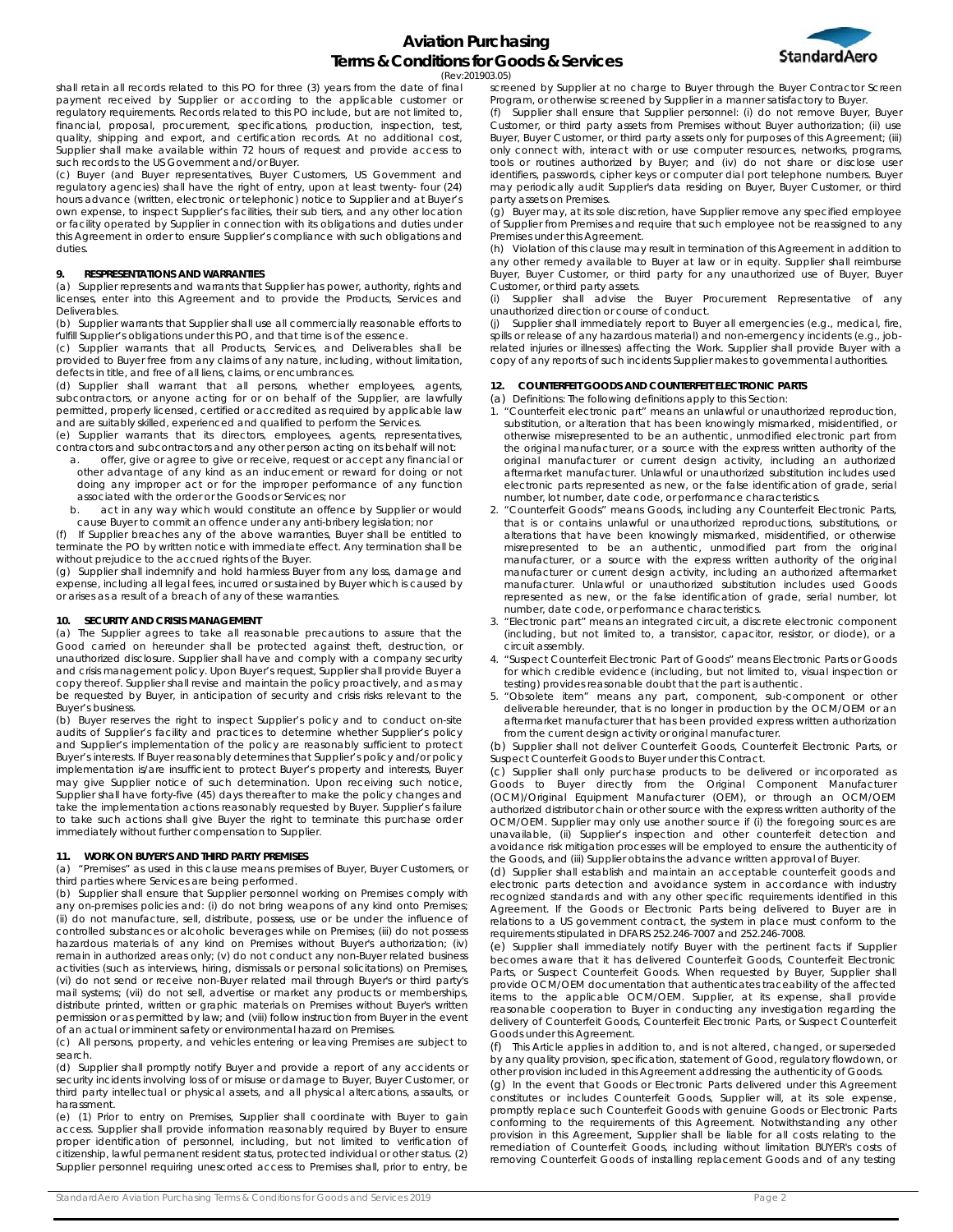

(Rev:201903.05)

necessitated by the reinstallation of Goods after Counterfeit Goods has been exchanged. The remedies contained in this paragraph are in addition to any remedies Buyer may have at law, equity or under other provisions of this Agreement.

(h) Supplier shall include paragraphs (a) through (f) and this paragraph (h) of this Article or equivalent provisions in lower tier subcontracts for the delivery of items that will be included in or furnished as Goods to Buyer.

## **13. CONFLICT MINERALS AND SPECIALTY METALS**

(a) Supplier will not supply Goods that contain Conflict Minerals. "Conflict Minerals" is defined as tin, tantalum, tungsten and gold (the Conflict Minerals or 3TG) originating in the Democratic Republic of the Congo (DRC) and the adjoining countries of Angola, Burundi, the Central African Republic, the Republic of the Congo, Rwanda, South Sudan, Tanzania, Uganda and Zambia (the Covered Countries).

(b) If an order placed by StandardAero is related to a government contract, all specialty metals incorporated in items delivered under the Agreement shall be melted or produced in the United States, its outlying areas, or a qualifying country unless prior written consent is indicated by StandardAero on its purchase order. Government Orders will be indicated on the request for quote, proposal or purchase order by the references to U.S. government flow downs. For purposes of this clause, "Specialty Metals" shall mean: (i) Steel with a maximum alloy content exceeding one or more of the following limits: manganese, 1.65 percent; silicon, 0.60 percent; or copper, 0.60 percent; or containing more than 0.25 percent of any of the following elements: aluminum, chromium, cobalt, molybdenum, nickel, niobium (columbium), titanium, tungsten, or vanadium; (ii) Metal alloys consisting of Nickel or iron-nickel alloys that contain a total of alloying metals other than nickel and iron in excess of 10 percent; or Cobalt alloys that contain a total of alloying metals other than cobalt and iron in excess of 10 percent; (iii) Titanium and titanium alloys or (iv) Zirconium and zirconium alloys. "Steel" means an iron alloy that includes between .02 and 2 percent carbon and may include other elements. (c) If Supplier has reason to believe its Goods contain Conflict Minerals or Specialty Metals which do not conform to the specification listed in Clause (6b), Supplier will immediately notify Buyer in writing providing a description of the Goods containing or believed to contain Conflict Minerals, date of supply, lot codes, part or serial numbers or other identifying characteristics and all other relevant information necessary to identify when and where the Goods were provided, type of mineral and the believed country of origin of the Conflict Mineral. In addition, Supplier will have internal process and procedures that determine if their products contain Conflict Minerals and if so, implement supply chain due diligence processes to identify sources of these minerals and support efforts to eradicate the use of Conflict Minerals which directly or indirectly finance or benefit armed groups in the Covered Countries.

### **14. QUALITY STANDARDS**

(a) The Supplier shall implement and maintain a quality program acceptable to Buyer for the Goods delivered under this PO. When so requested Supplier shall submit to Buyer, for Buyer's approval, the quality program documentation, including Supplier's procedures, instructions, practices, processes and other related documents. Supplier will have the continuing obligation to immediately notify Buyer of change or deviation from Supplier's approved quality program and to notify Buyer of any Goods delivered during the period of such change or deviation.

(b) Buyer, Buyer Customers and its higher-level contractors, including government agencies, will have the right to inspect Supplier and Supplier's lower-tier subcontractor's manufacturing facilities, processes, inspection systems, quality assurance systems, data, and equipment as may be related to the Goods furnished under this PO.

(c) Upon request, Supplier shall, where applicable, submit test specimens (e.g., production method, number, storage conditions) for design approval, inspection, investigation or auditing.

(d) Supplier must have prior approval of Buyer for any change to the product configuration, including engineering design and fabrication processes for Goods covered by this PO or any previous POs.

(e) Supplier shall notify Buyer within twenty-four (24) hours of the discovery of any defect in the Goods furnished under this PO or any previous POs.

(f) Supplier shall ensure that all of its subcontractors are provided with any and all applicable requirements, specifications and standards required by Buyer, Buyer Customers or regulatory authorities, with respect to the Goods furnished under this PO.

(g) Supplier shall ensure to use customer designated or approved external providers, including process sources (i.e. special processes) if applicable.

### **15. SERVICE WARRANTY**

Supplier shall warrant all services against defects in performance for a period of one (1) year following delivery unless stated otherwise in the documents accompanying these Terms. If this subcontract includes the provision of Services, Supplier warrants that it has and will maintain sufficient trained personnel to promptly and efficiently execute the Services contemplated under this PO. Supplier further warrants that the services shall be performed to at least the standard of performance reasonably expected of similar service providers in Buyer's geographic region. In the event of a service defect, the Supplier shall, at Buyer's discretion, repair or re-perform the defective services at no cost to the Buyer.

### **16. GOODS WARRANTY**

Supplier warrants that all Goods furnished pursuant to this PO shall strictly conform to applicable specifications, drawings, samples, descriptions, and other requirements of this PO, and be free from defects in design, material, and workmanship. This warranty shall begin upon final acceptance and extend for a period of one (1) year. If any nonconforming Goods are identified within the warranty period, Supplier, at Buyer's option, shall promptly repair or replace Goods. Transportation of replacement Goods and the return of nonconforming Goods shall be at Supplier's expense. If repair or replacement of Goods is not timely, Buyer may elect to return, repair, replace, or re-procure the non-conforming Goods at Supplier's expense. All warranties shall extend to Buyer and Buyer Customers.

#### **17. INSURANCE**

Supplier shall provide, pay for, and maintain in full force and effect those insurance outlined here (if applicable) for coverages at not less than the prescribed minimum limits of liability, covering Supplier's activities, those of any and all subcontractors, or anyone directly or indirectly employed by any of them, or by anyone for whose acts any of them may be liable.

**Aviation Liability** including Premises, Products, Completed Operations and Contractual Liability in an amount of not less than \$50,000,000 per occurrence/annual aggregate for products/completed operations.

|                                      | \$1,000,000 each occurrence                                              |
|--------------------------------------|--------------------------------------------------------------------------|
| Commercial General<br>Liability:     | \$2,000,000 general aggregate with dedicated limits per<br>project site. |
|                                      | \$2,000,000<br>products and<br>completed<br>operations<br>aggregate.     |
| Automobile Liability:                | \$1,000,000 combined single limit each accident                          |
| Workers'<br>Compensation:            | <b>Statutory Limit</b>                                                   |
| Employer's Liability:                | \$1,000,000 bodily injury for each accident                              |
| Umbrella/Excess<br>Liability:        | \$5,000,000 combined single limit and<br>annual aggregate                |
| Contractor's Pollution<br>Liability: | \$5,000,000 each occurrence and annual aggregate                         |
| Professional Liability:              | \$1,000,000 each claim and annual aggregate                              |

Upon Buyer's request Supplier will provide to Buyer a certificate of insurance naming Buyer as additional insured and certifying that at least the minimum coverages required here are in effect and specifying that the liability coverages are written on an occurrence form and that the coverages will not be canceled, nonrenewed, or materially changed by endorsement or though issuance of other policy(ies) of insurance without 60 days advance written notice to Buyer. All coverages required of Supplier will be primary over any insurance or self-insurance program carried by Buyer and shall include a waiver of subrogation. Failure of Buyer to demand such certificate will not be construed as a waiver of the Supplier's obligation to maintain such insurance.

### **18. INDEMNIFICATION**

Supplier shall defend, indemnify and hold harmless Buyer and all of its directors, officers, employees, agents and representatives from and against all claims, losses, damages, attorney's fees, actions, liability, demands, judgments, costs and expenses arising from Supplier's and its subcontractors', negligence or willful misconduct in performance of its obligations under this PO. Buyer shall not enter into any settlement agreement that contains any admission of liability on the part of Supplier. **Patent Indemnity.** Supplier shall indemnify and save Buyer and Buyer Customers harmless, in exercising the rights and licenses provided herein, from and against any expense or liability, including costs, fees and damages, arising out of any claim, suit or proceeding that the manufacture or furnishing of Goods under this PO, or the use of such Goods (without modification or further combination) or sales of such Goods constitutes infringement of any patent, trade secret or copyright or other proprietary rights of any third party. If an injunction should issue, Supplier shall procure for Buyer and Buyer Customers the rights to continue using said Goods, or modify them in a manner acceptable to Buyer so they become non-infringing, or with the written approval of Buyer, remove said Goods and refund the purchase price.

#### **19. TERMINATION**

(a) **Convenience**. Buyer shall have the right, at any time, upon written notice to Supplier, to terminate all or any portion of the Goods or Services ordered under this PO. Upon receipt of notice to terminate, Supplier shall cease all production and provision of Goods or Service. Supplier shall submit an itemized list of completed or partially completed Services or Goods up to the date of termination. Buyer shall reimburse Supplier for Goods completed up to the effective date of termination. Notwithstanding anything to the contrary in the Terms, Buyer will not be liable to Supplier for any costs or damages whatsoever for termination for convenience with respect to a particular aircraft program of any Buyer's Customers, if termination is due to the cancellation, in whole or part, of such aircraft program by Buyer's immediate customer(s) or Buyer's ultimate customers or bankruptcy or insolvency of such customers.

(b) **Default**. Buyer may by written notice of default to Supplier (a) terminate the whole or any part of any order in any one of the following circumstances: (i) if the Supplier fails to perform or deliver the Goods within the time specified in the PO or any extension Buyer grants thereof; or (ii) if Supplier fails to perform any of the other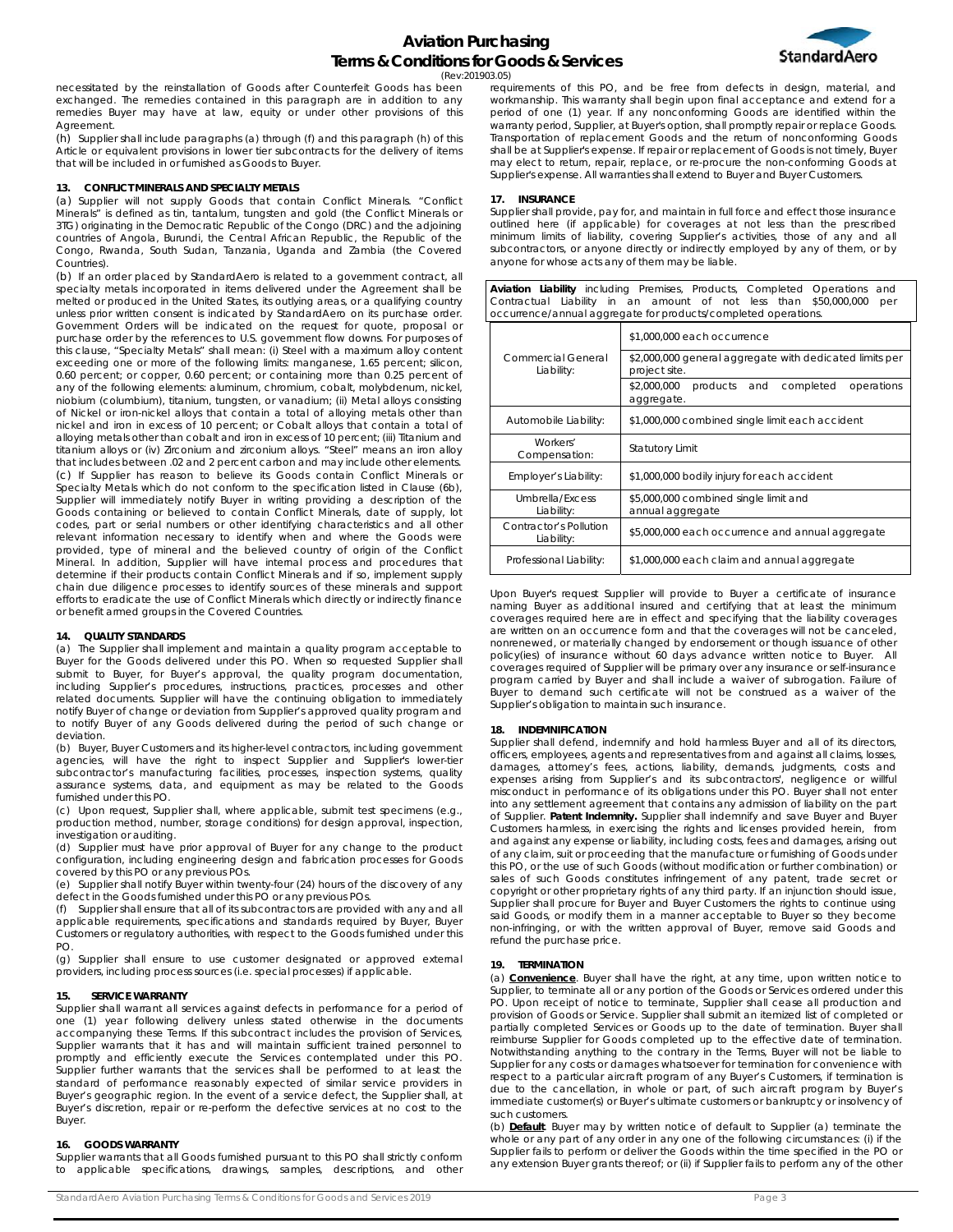

(Rev:201903.05)

provisions of any PO, or so fails to make progress as to endanger performance of any PO in accordance with its terms, and in either of these two circumstances does not cure such failure within a period of fifteen (15) calendar days after receipt of Buyer's notice or such longer period as Buyer may authorize in writing; and (b) upon such termination Buyer may procure, Goods similar to those terminated, in which case Supplier shall be liable for all cost of cover incurred by Buyer. In the event of partial termination, Supplier shall continue performance of such PO to the extent not terminated. As an alternate remedy, and in lieu of termination for default, Buyer, at its sole discretion may elect to (1) extend the schedule; and/or (2) waive deficiencies in Supplier's performance, in which case an equitable reduction in the PO price shall be negotiated. In the event Supplier for any reason anticipates difficulty in complying with the required schedule, or in meeting any of the other requirements of any PO, Supplier shall promptly notify Buyer in writing. The rights and remedies of Buyer provided in this Article shall not be exclusive and are in addition to any other rights and remedies provided by law or under any Buyer PO. In the event Buyer wrongfully terminates this PO for default, in whole or in part, such termination becomes a termination for convenience under this Article.

#### **20. INTELLECTUAL PROPERTY**

For the purposes of this clause, **"Intellectual Property" or "IP"** means the inventions, data, goods, software, drawings, schematics, designs, prints, reports, technical information, discoveries, patents, specifications, trade secrets, trademarks, ideas, improvements, processes, copyrights, know-how or information of a similar nature without limitation.

(a) Except as mutually agreed upon in writing, Buyer shall retain control and ownership of all IP owned, controlled or possessed by Buyer prior to the issuance of this PO. All IP owned by Supplier at the commencement of performance hereunder, shall remain the property of Supplier.

(b) Supplier agrees that all IP (tangible and intangible), furnished to Supplier by Buyer, or any materials affixed or attached thereto, shall remain the personal property of Buyer, and, unless otherwise agreed to in writing by Buyer, shall be used by Supplier solely to provide Goods or Services to Buyer.

(c) Buyer hereby grants Supplier a limited, revocable, paid-up license to use the IP furnished to Supplier hereunder for the sole purpose of Supplier's performance under this PO. All IP shall not be used, disclosed to others or reproduced for any other purpose without the prior written consent of Buyer, provided, however, Supplier may provide Data hereunder to Supplier's contractors for the sole purpose of enabling Supplier's contractors to assist Supplier in performing this PO. This license is non-assignable, and this license is terminable with or without cause by Buyer at any time. All Data shall be deemed to be the proprietary property of Buyer, whether or not it is marked with any restrictive legend.

(d) Buyer proprietary property, and whenever practical each individual item thereof, shall be plainly marked or otherwise adequately identified by Supplier as being the property of Buyer or Buyer's designee, and shall be safely stored separate and apart from Supplier's property. Such property while in Supplier's custody or control shall be held at Supplier's risk and shall be insured by Supplier for

replacement cost with loss payable to Buyer. (e) If Supplier is notified by Buyer that Goods ordered under this PO are patented, Supplier agrees to mark such Goods with any patent numbers or other markings designated by Buyer, including updates to such numbers or markings.

Supplier shall, as promptly as practicable after becoming aware that any Buyer Data in its care, custody or control is lost, destroyed, damaged, defective or deficient, notify Buyer of the event or condition in writing and Supplier shall be held responsible for same.

(g) Supplier hereby grants to Buyer, and to Buyer's subcontractors and customers, in connection with the use, offer for sale, or sale of products provided to or work being performed for Buyer, an irrevocable, non-exclusive, paid-up worldwide license under any and all intellectual property (whether domestic or foreign), including patents, copyrights, industrial designs and/or mask works owned or controlled by Supplier at any time or licensed to Supplier, provided such a sublicense does not conflict with any provisions of the license to the Supplier.

### **21. BUYER FURNISHED PROPERTY**

(a) Buyer may, by written authorization, provide to Supplier property owned by either Buyer or its customer ("Furnished Property"). Supplier agrees that Furnished Property shall be used only for performance under this PO.

(b) Title to Furnished Property shall remain with Buyer or its customer as applicable. Supplier shall clearly mark (if not so marked) all Furnished Property to show its ownership.

(c) Except for reasonable wear and tear, Supplier shall be responsible for, and shall promptly notify Buyer of, any loss or damage to Furnished Property. Without additional charge, Supplier shall manage, maintain, and preserve Furnished Property in accordance with applicable law, the requirements of this PO and good commercial practice.

(d) At Supplier's request, and/or upon completion of this Agreement, Supplier shall submit, in an acceptable form, inventory lists of Furnished Property and shall deliver or make such other disposal as may be directed by Buyer.

#### **22. EXPORT COMPLIANCE**

The Supplier will be the importer/exporter of record of the Goods and, unless we otherwise agree in writing, Supplier will be responsible for obtaining all necessary import/export licenses, permits and other required authorizations. All delivered items (including technical data) shall at all times be subject to all applicable import and export regulations including, without limitation, the U.S. Export Regulations, International Traffic in Arms Regulations of the U.S., and applicable U.S. Customs Regulations. Supplier will not dispose of USA-origin items furnished by Buyer (including technical data) other than in and to the country of ultimate destination

specified in the PO, government license(s), and authorization(s), except as law and regulation permit.

#### **23. DUTY DRAWBACK**

If Supplier is an importer of record, upon request and where applicable, Supplier will provide Buyer customs form 7543 entitled "Certificate of Delivery" properly executed.

## **24. CONFIDENTIALITY**

The Supplier agrees to treat as strictly confidential all provisions of this PO and any information provided as a result of this PO including, without limitation, all financial, business and product strategy information, product specifications and designs, procedures and formulae (hereinafter referred to as "**Confidential Information**"). Confidential Information will not be disclosed to any person, corporation, or third party, other than to employees of the Supplier who have a need to know for the performance of Supplier's obligation hereunder, without the prior written consent of the Buyer. Supplier agrees to safeguard the Confidential Information to prevent disclosure to or use by third parties. Consent shall not be withheld in the case of disclosure required for an investigation by a governmental authority or other mandatory legal process. The Supplier further agrees not to use Confidential Information to independently develop, reverse engineer or produce a product that is similar to or imitates products that are the subject of the Confidential Information, or otherwise use the Confidential Information for its own benefit or the benefit of another. Notwithstanding any document marking to the contrary, any knowledge or information that Supplier shall have disclosed or may hereafter disclose to Buyer incident to the placing and filling of any PO is not deemed confidential or proprietary information and accordingly shall be acquired free from any restriction on use or disclosure.

### **25. MISCELLANEOUS**

(a) **Amendments and Notices.** Any notice required by this PO and all amendment or waivers to this PO must be in writing and duly signed by the authorized representatives of both parties. All notices shall be sent by registered prepaid post, by fax, or delivered personally to the binding representatives of this PO.

(b) **Assignment.** This PO may not be assigned or transferred to any person, firm, or corporation without the express, prior written consent of the other party, which consent will not be unreasonably withheld. Notwithstanding the foregoing, Buyer may assign its rights and/or obligations to an affiliate, parent of Buyer or successor in interest Supplier shall promptly notify Buyer in writing of any organizational changes made by Supplier, including name change or ownership changes, mergers or acquisitions.

(c) **Attorney Fees.** If Buyer brings and action or asserts a counterclaim for enforcement of the Terms of this subcontract, then the Supplier agrees that Buyer shall be entitled to an award of its reasonable attorney's fees and court costs associated with such enforcement or counterclaim proceedings.

(d) **Audit Rights.** StandardAero shall have the right to conduct audits of Supplier's records for a period of up to twenty-four (24) months subsequent to the effective date of termination or cancellation of this Agreement.

(e) **Compliance.** Supplier represents, warrants, and covenants that it shall supply all Goods in compliance with all applicable federal, provincial, international, national, state and local laws, legislation, ordinances, rules, codes, regulations and governmental agencies standards, including, but not limited to anti-bribery, labor, environmental, health and safety laws and regulations, having jurisdiction over activities relating to this PO. Supplier agrees to comply with the Supplier Code of Ethics outlined at the following link (available upon request):

## http://www.standardaero.com/AboutUs/Legal/SupplierPortal.aspx

Disputes. If any dispute arises with respect to the execution or interpretation of this PO, and prior to a Party initiating a formal legal proceeding relating to a dispute under a PO, the Parties shall attempt to settle their differences amicably and providing the other with written request for dispute resolution. If the Parties fail to reach a mutual agreement within 30 calendar days of receipt of the request,

(g) **English Language.** Except as the parties may otherwise agree, this PO, data, notices, shipping invoices, correspondence and other writings shall be written in the English language. In the event of any inconsistency between any terms of this PO and any translation thereof into another language, the English language meaning shall control.

(h) **Entire Agreement.** This PO and any mutually agreed upon amendments shall constitute the entire agreement between the Parties with regard to the subject matter herein and supersede all other contracts, agreements or understandings of the matters herein subject, to include the issuance of any PO or invoicing terms provided by the Supplier. Appendices shall be applicable as specified in the PO.

Governing Law, Jurisdiction and Venue. This PO shall be governed by the laws of the State of New York without reference to its conflicts of laws provisions, and the Parties hereby attorn to the exclusive jurisdiction of the State of New York unless otherwise agreed. All claims, disputes or controversies related to or arising out of this PO will be resolved in the State of Federal Court of competent jurisdiction located in the southern district of New York, State of New York. The Parties expressly agree that the United Nations Convention for the International Sale of Goods ("CISG") will not apply to this Agreement and is hereby expressed waived from such application. Parties shall each bear its own costs of processing any dispute hereunder. The rights and remedies of the Buyer are cumulative and in addition to any other rights and remedies provided by law or in equity.

(j) **Gratuities/Kickbacks.** Supplier shall not offer or give a kickback or gratuity (in the form of entertainment, gifts, or otherwise) for the purpose of obtaining or rewarding favorable treatment as a supplier to Buyer.

(k) **Independent Contractor**. It is understood that the Supplier is an independent contractor of Buyer. Nothing in this PO shall constitute the Supplier an employee, partner, or agent of, or attorney for Buyer for any purpose. Nor is the Supplier